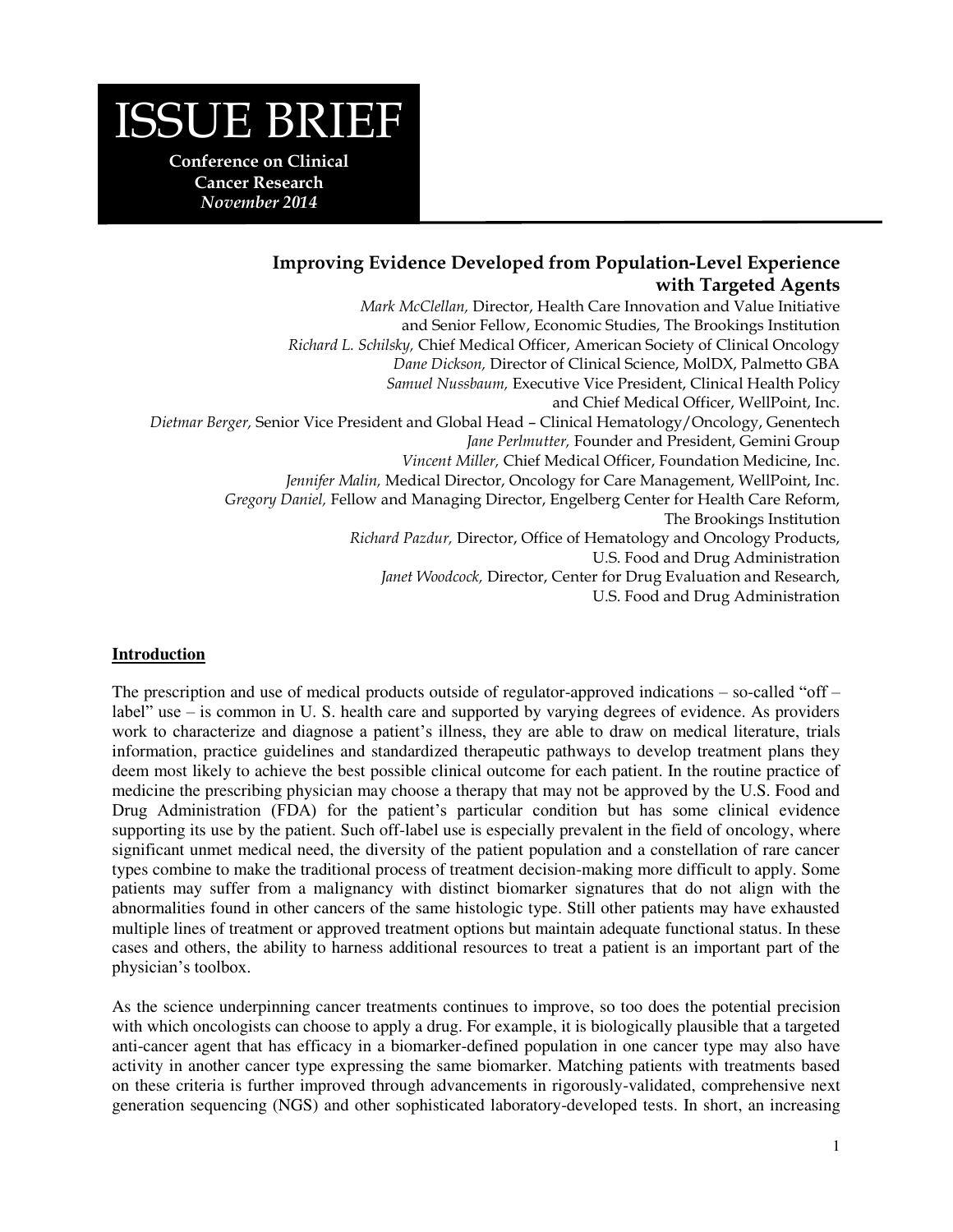number of targeted cancer treatments may mean that off-label use will become even more important as a means to offer patients the chance to receive a potentially effective therapy.

Although off-label prescribing is often necessary in oncology, it is not without its challenges. Data providing clinical support for use of an off-label treatment is sometimes limited. With questions about actual benefits and side effects and the high costs of many therapies, a decision to pursue off-label treatment may not be optimal in many cases. In addition, insurers may be reluctant to provide coverage if the off-label indication being treated is also not included in one of the major drug compendia. Given the extremely low participation rate of cancer patients in therapeutic clinical trials (generally recognized as 3- 5%) and the large number of targeted therapeutic options becoming available, it is not feasible to perform randomized trials for every drug in every indication. A systematic approach to routinely capture the outcomes of patients who receive off-label treatments is needed. Such systems could provide better evidence to support treatment decisions as well as provide evidence and/or infrastructure that could support the design of more rigorous and efficient studies needed for labeling or compendia changes.

A range of proposals have sought to generate better evidence to guide cancer care. Reflecting the growing importance of treatment decisions based on genomic tests, recent proposals have focused both on the process by which off-label treatment decisions are made and the evidence development mechanisms that would allow further progress. In this issue brief, we describe the key features of proposals from the American Society of Clinical Oncology (ASCO) and Palmetto GBA, intended to provide evidence on offlabel use and facilitate patient access to potentially effective treatments. We use these proposals to illustrate the key data and operational issues that proposals for improving off-label evidence will need to address to succeed, and describe potential solutions to accelerate progress.

# **The Importance of Evidence Development Proposals**

Proposals to improve the manner in which providers apply and learn from use of targeted agents have complementary goals. The ultimate goal is to improve patient access to the most appropriate, efficacious treatment for their particular cancer. To accomplish this, evidence generated on the outcomes of off-label drug use should ideally be used to better inform clinical and shared-decision making by patients and providers, safety and effectiveness of treatments in clinical practice, and the evidentiary basis for coverage of highly-targeted treatments used off-label. In essence, successfully implemented evidence collection efforts will help to bring "order out of chaos:" as the number of targeted therapies and availability of genomic profiling in advanced cancer continue to increase, so too do the possibilities of prescribing and providing access to drugs off-label without a strong evidentiary basis for the decision.

An infrastructure built to support the development of better evidence on off-label drug use dovetails with other, ongoing efforts to improve the body of clinical outcomes information and move stakeholders toward a truly learning health care system. The FDA's Sentinel Initiative, for example, is an important post-market safety surveillance tool for monitoring adverse events in the real-world patient population. The Patient Centered Outcomes Research Institute's PCORnet is establishing a nationwide infrastructure for comparative effectiveness and patient-centered outcomes studies. A number of registries exist for tracking patient data and outcomes within specific diseases or product categories. Prospective clinical trials form the basis of drug development and regulatory approval, underpinning much of the post-market research outlined above. These are all important and worthy pieces of the same overarching research continuum, and finding ways to collect data on treatments used off-label and maximize its compatibility with other modes of evidence development will be key.

It is important to note that these efforts exist on a spectrum, from "real world evidence" (RWE) developed from observational studies using data captured through routine practice to prospective, complex randomized controlled trials (RCTs). As such, each effort has unique characteristics and requirements.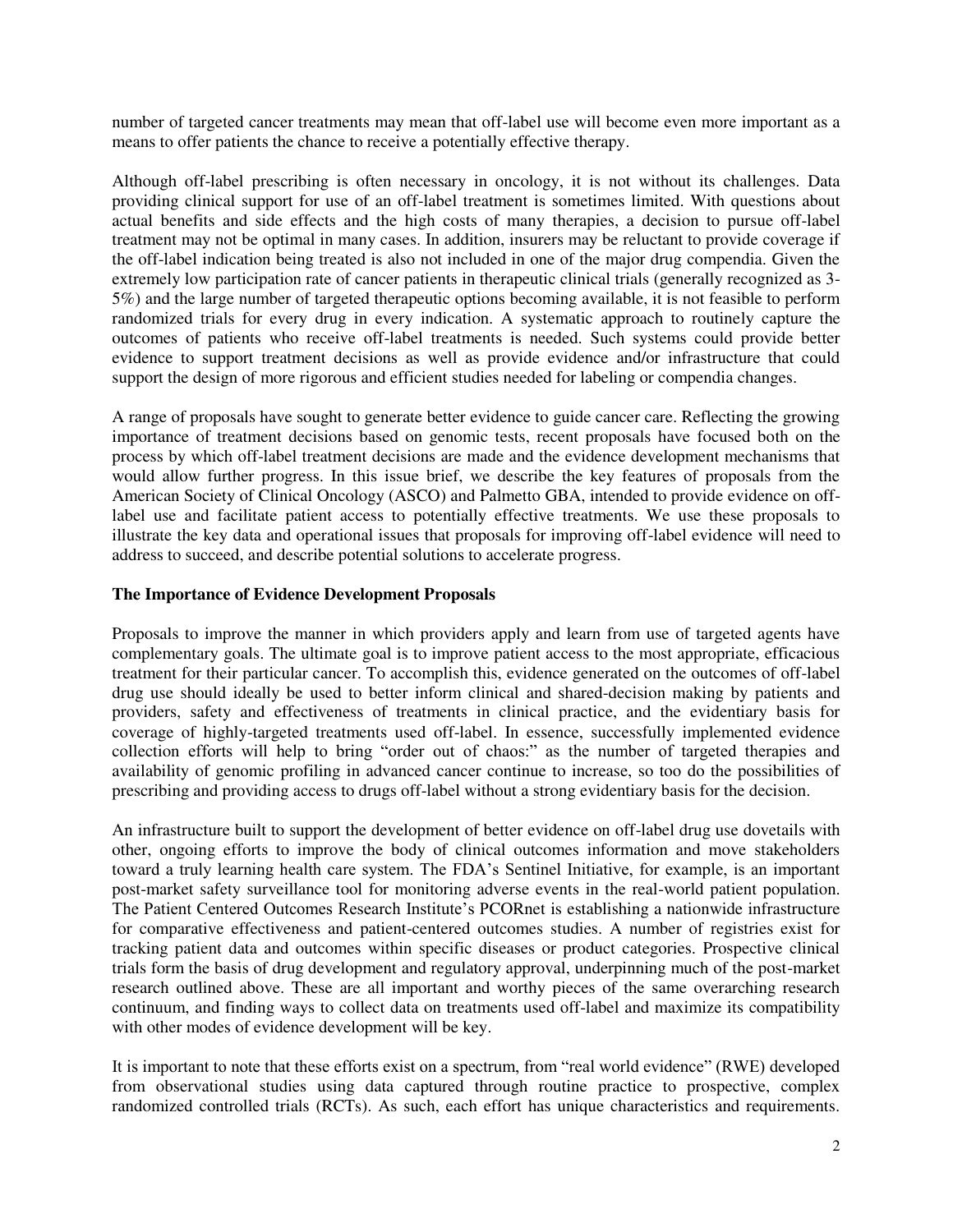The potential exists to develop better evidence throughout this spectrum with thoughtful attention to the protocol, the type and amount of data to be collected, the level of human subjects research protections required, external stakeholder interactions, and the potential downstream uses of the evidence generated. While considerations of the intended uses of the data collected should dictate the design of such a system, programs should also be flexible enough to support evidence development across a range of uses and provide incentives for clinicians and health systems to implement more rigorous and structured programs when needed. For example, an all-comers-type registry with minimal study requirements could capture information on clinical use already happening and expand participation of clinicians and patients to expedite hypothesis generation based on efficacy signals; this could occur across multiple cancer types and provide important evidence to guide the development of more efficient RCTs to test those hypotheses when feasible. Such a program and its infrastructure could then potentially support "plug-and-play" studies with more rigorous parameters; these could be used to develop more robust evidence to support new clinical pathway or guideline development, movement of an off-label use from "off" to "on" compendia, or even potentially support label changes by FDA. A more restrictive or structured program might generate better evidence but might also be harder to implement and face more resistance from clinicians. Positioning an evidence development program at various points along the RWE-RCT spectrum will therefore require having the appropriate methods and incentives in place to ensure the effort is meaningful for all.

## *Application of Evidence Developed from Off-Label Drug Use*

Exploring the potential uses for evidence developed from off-label treatment will help to position any proposed collection effort on the RWE-RCT spectrum and to further elucidate program specifics. Toward that end, it is helpful to outline how various stakeholder groups could harness off-label use data and how those applications should inform the goals of the program:

## *Informing clinical decision-making*

Better outcomes information on off-label use of drug products could have multiple positive impacts on the clinical decision-making process. The data helps to create a stronger evidentiary basis for future treatment decisions; as greater evidence accrues on patient response and experiences with the off-label treatment, oncologists and patients gain more confidence in predicting response and appropriateness for a wider range of clinical scenarios.

## *Informing coverage decisions*

In order to serve their members, payers typically base coverage decisions on clinical evidence and outcomes data available for a treatment, published scientific literature, and expert input reflected in clinical guidelines and compendia; this in turn may sometimes aid payers in defining treatment pathways. Off-label indications that have enough supporting evidence to be listed in the major drug compendia are covered by law by Medicare, and often covered by private payers. Typically, those uses that are not supported by the compendia are not covered, although health plans have developed approaches to support oncology drug therapy when proven treatment options have been exhausted and there are no alternatives. A robust off-label evidence collection system could help bolster the data underpinning these resources, either by generating stronger evidence to improve clinical pathways or by generating enough evidence to effectively move a use from off to on-compendia. This allows for more confidence in off-label coverage policy and raises the possibility of better identifying those off-label treatments that fail to produce clinical benefit. A clearer understanding of how certain drugs are performing off-label could also help payers cover care that has a positive impact on patients; it may also serve a secondary function in helping payers design and implement provider incentives or rewards to drive prescribers toward more efficient, effective treatment decisions. Finally, the inclusion of off-label outcomes in determining coverage could lessen potential barriers to patient access if the prescribed treatment would not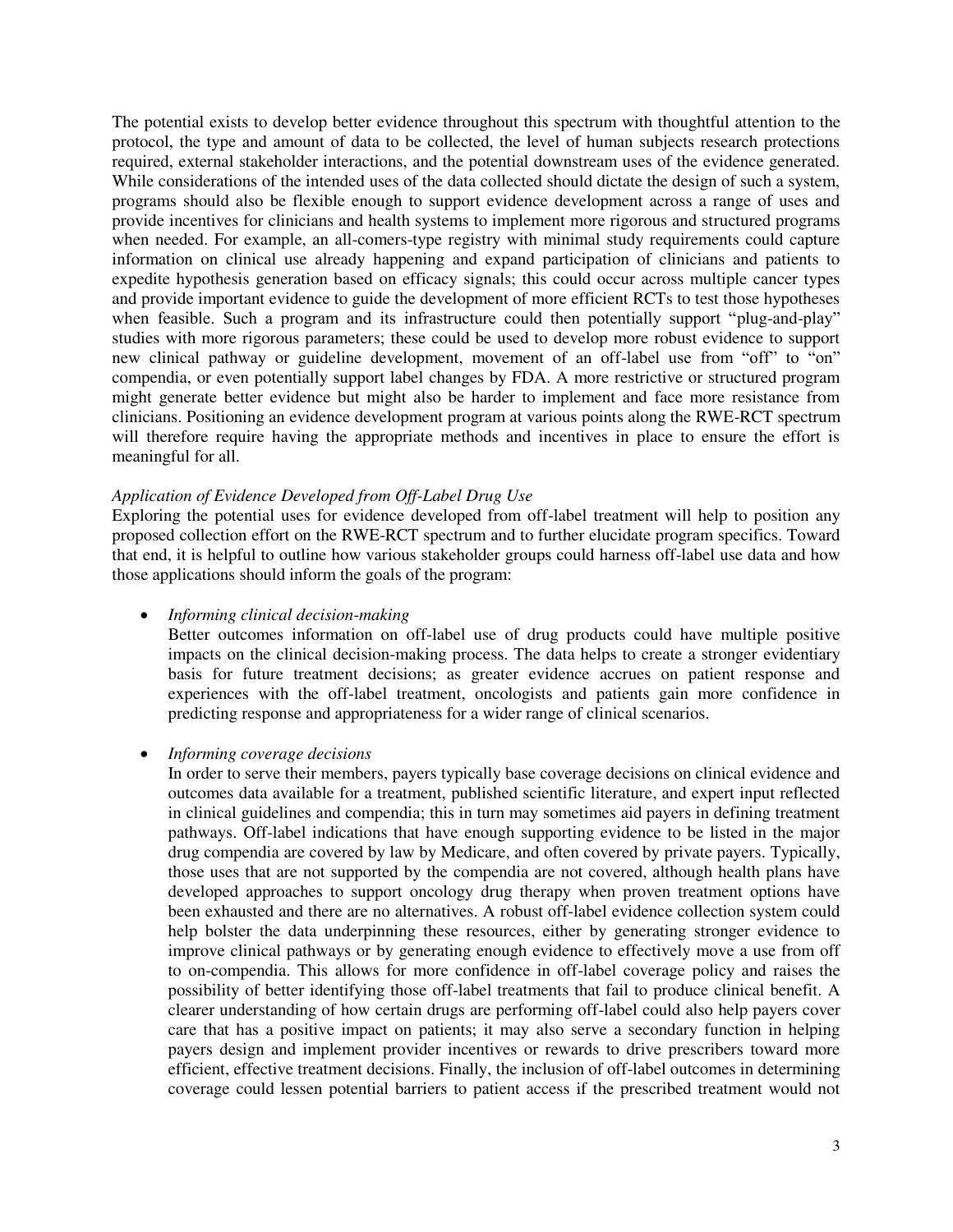have been covered previously, and could potentially help support modifications to the drug label as described below.

*Validating diagnostics* 

The process of generating evidence related to diagnostic test results, off-label treatment use, and clinical outcomes may also help evaluate the diagnostic tests as well as the drugs. In some cases, analytic and clinical validation of comprehensive NGS tests may have been published.<sup>1</sup> However, for "hot spot" NGS tests or certain in-house developed tests, data on analytic and clinical validation may not be available. In the latter case, the off-label program provides a vehicle for validating the test and its performance, though this may require a "gold standard" reference test and tumor sample storage for retrospective analyses. Such efforts to discern the impact of diagnostic tests from observational analysis would likely raise the same type of issues as described above. That is, a more structured evaluation could require additional data collection on test controls, test characteristics, laboratory procedures, and other parameters which would generate more robust evidence. This scenario is likely to be more difficult to implement, however, because it would require extensive data collection about test characteristics and information that is not readily available to oncology practitioners.

# *Informing regulatory discussions*

The downstream potential for using off-label evidence developed through a registry or other realworld methods to initiate or inform regulatory interactions is of great interest to manufacturers. While not a regulatory decision per se, one of the most important applications might be in expanding information about the safety and efficacy of the drug in populations that would not have qualified to participate in the original clinical trials, which in turn could inform revisions to a drug's label. Taken further, a more tightly-controlled off-label program (i.e., closer to RCTs) could potentially generate a body of evidence that could be used to expand a drug's approved list of indications. Designing a system capable of such an end, though, will most likely require FDA approval of an IND for the study design and data collection effort; this increases the data and analytical requirements of the program as well as the likely financial costs, and, again, moves the proposed system toward the clinical trial end of the research spectrum.

# *Informing full-scale clinical trials*

 $\overline{a}$ 

A more immediate potential benefit of collecting off-label evidence, and another of importance for drug sponsors, may be in its application as a hypothesis-generating tool. As strong signals in specific patient populations begin to appear, manufacturers could initiate follow-on clinical trials within the patient population that received the off-label treatment. Indeed, an approach similar to the recently-established Lung Cancer Master Protocol may be feasible, where decision-making regarding follow-on trials is enabled within the framework of the program itself. An off-label program might also be informative for trials that are in planning stages but ultimately might prove futile; that is, data on off-label use could be of potential benefit to sponsors if they provide early signals of inefficacy, allowing sponsors to allocate resources to other drugs or trials with greater clinical potential. Most importantly, early signals indicating lack of efficacy would also help patients avoid unnecessary toxicities, as well as financial expenditures across the health care system. Competition between the simplified off-label studies highlighted here and more robust clinical trials should be avoided if it is possible for the patient to participate on the clinical trial.

 $1$  Frampton GM et al. Development and validation of a clinical cancer genomic profiling test based on massively parallel DNA sequencing. *Nature Biotechnology*. 2013;(31):1023-31. Epub 2013/10/20.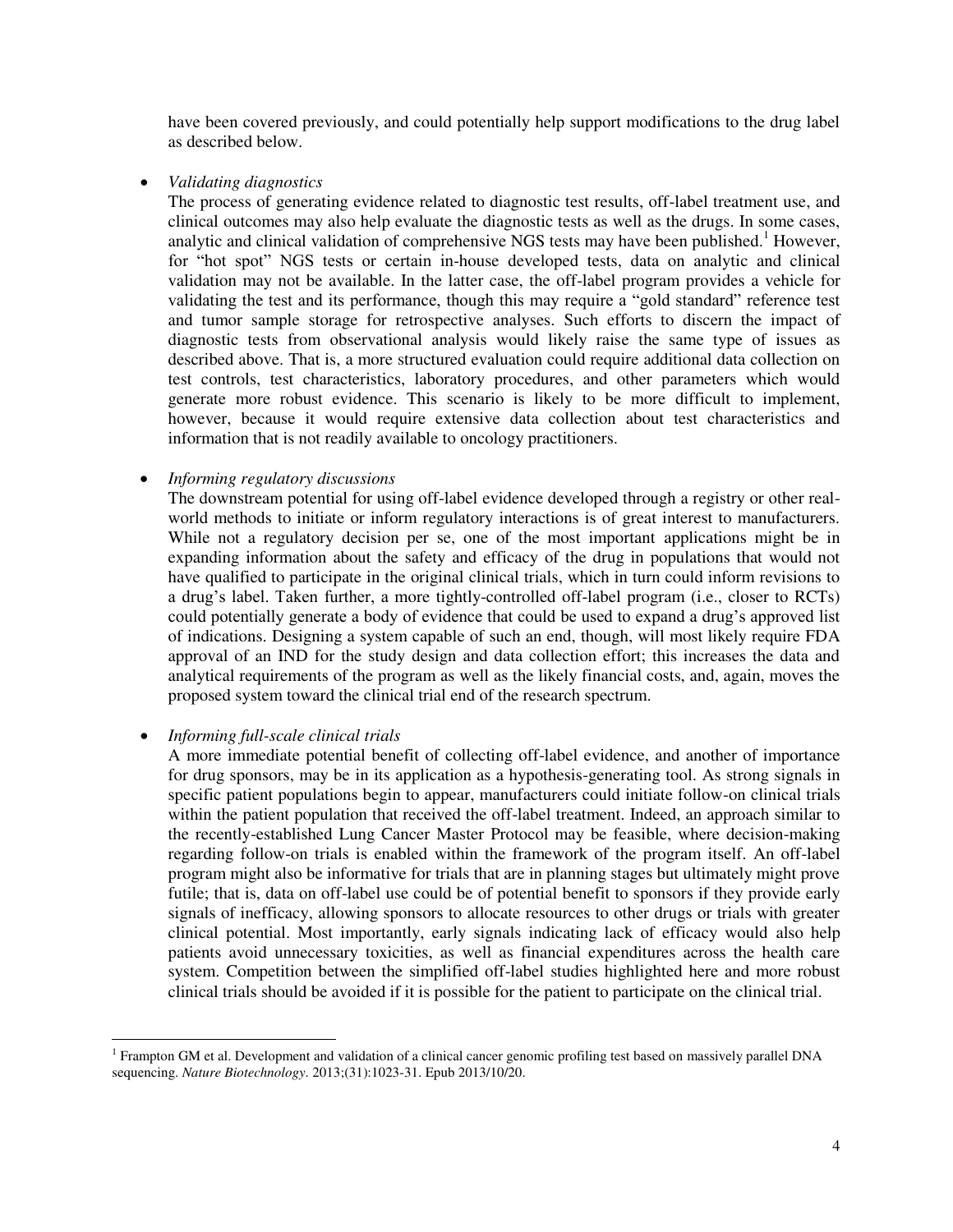## **Potential Pathways to Better Evidence Development**

As outlined above, improved clinical evidence on the real-world application of treatments used off-label could bring better evidence to care of cancer patients and thus could have great value to patient, clinician, payer, and regulator decision-making. The ASCO and Palmetto GBA proposals, and their historical antecedents, are illustrative of the types of approaches needed to realize such value. These proposals have some features in common with previous initiatives in Medicare and private insurance to generate better evidence through data collection and analysis as part of coverage of treatments where the evidence is limited.

# *Coverage with Evidence Development*

Medicare's Coverage with Evidence Development (CED) serves as an important case study for exploring hurdles to successful implementation. The Centers for Medicare & Medicaid Services (CMS) codified CED into policy in order to provide Medicare beneficiaries with access to treatments and procedures for which little clinical evidence existed within the senior population, which is typically underrepresented in clinical trials. Physician payment under a provisional coverage determination for the medical product or procedure is provided conditional on participation in a registry designed to capture the outcomes of treatment. As evidence accrues CMS can choose to either discontinue provisional coverage, to apply a National Coverage Determination (NCD) and expand full coverage to the entire Medicare population, or to potentially grant coverage for a subset of patients in which the treatment is shown to be effective. An example is CMS' CED policy for the use of fluorodeoxyglucose positron emission tomography (FDG-PET) in initial diagnosis of solid tumors. Initiated in 2005, the FDG-PET CED decision established the National Oncology PET Registry (NOPR), which collected prospective data on Medicare beneficiaries receiving FDG-PET scans for diagnosing and staging their tumor; based in part on evidence collected through CED, coverage was expanded through a full NCD in 2013.

Though there are examples of CED arrangements that were pursued for certain off-label, off-compendium treatments, to date the policy has been hampered by a number of challenges that have significantly limited its success. In general, there has been limited infrastructure for collecting the additional data needed to develop better evidence. Individual CED programs have had to be bootstrapped to other existing efforts in order to be implemented and have faced difficulty in assembling a coalition for supporting the effort; without leveraging existing resources, they impose significant additional costs on the manufacturers and providers involved to set up and sustain the infrastructure. There have also been challenges in clearly outlining CMS' statutory authority for pursuing CED arrangements. For CED programs that involve multiple health systems and payers, comparability of results can be complicated without common study designs and leveling of out-of-pocket expenses. Still, CED is an important example of using coverage and reimbursement policy as a lever for collecting additional clinical data while providing access to treatments, and continues to hold potential as a mechanism for improving the evidence underlying treatment decisions.

# *ASCO's TAPUR Study*

l

The proposal from ASCO, first described in "Implementing personalized cancer care", outlines a specific approach to the development of better evidence through the creation of a national "facilitated access program" and study of cancer patients receiving off-label use of targeted anti-cancer drugs<sup>2</sup>. This led to the creation of the Targeted Agent and Profiling Utilization Registry (TAPUR) Study, which will enroll patients with advanced cancer for whom standard treatment options have been exploited and who have an "actionable" genomic alteration that can be targeted with an FDA-approved drug. The genomic variants must be identified by an analytically-validated test with a McKesson Z Code Identifier and performed in a

<sup>2</sup> Schilsky, RL. Implementing personalized cancer care. *Nat Rev Clin Oncol*. 2014 Jul;11(7):432-8. Epub 2014 Apr 1.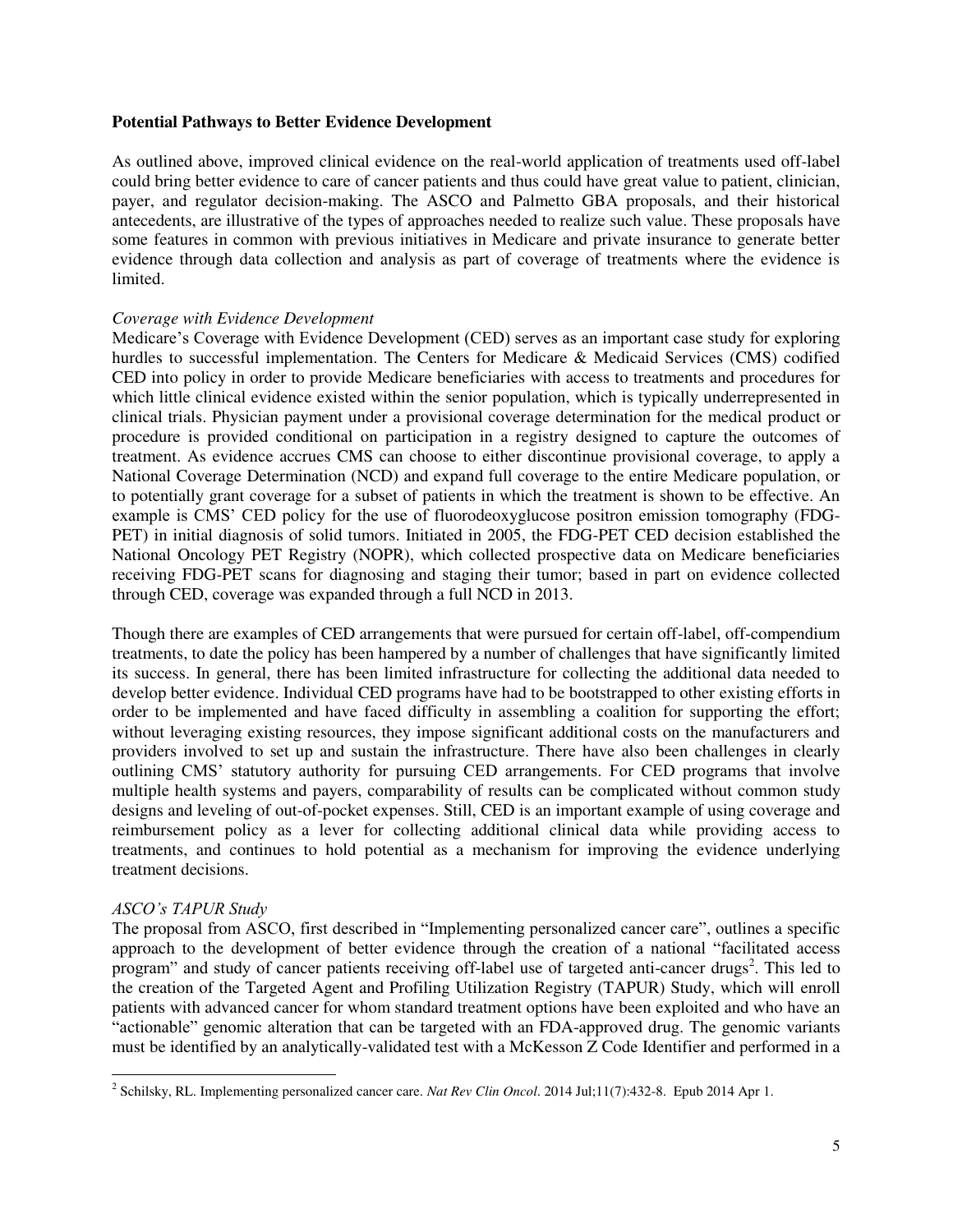CLIA-approved, CAP-accredited lab. Treating physicians will use molecular data to select the drug from among those drug-variant matches specified in the program's protocol and begin treatment once any additional drug-specific eligibility criteria are confirmed. For cases in which the oncologist's preferred drug is included in the protocol but the specific drug-variant match is *not*, the physician may submit a proposal to treat with the drug and a clinical case summary to the program's molecular tumor board for review and approval; if approved, the patient can begin treatment. All drugs will be commercially available and provided free of charge by the drug manufacturer. Drugs included in the protocol will have a sufficient scientific and clinical rationale from available data to be reasonably likely to affect specific genomic variants that will also be listed in the protocol. They will also exhibit an adequate safety profile for the selected patient population. An IRB-approved protocol would be implemented to collect data on test results, patient characteristics, treatments, and patient outcomes to be recorded in the program's registry, thus enabling physicians, regulators, and payers to learn about the utility of different targeted therapies in specific off-label settings. The primary efficacy measure in the protocol is intended to be response rate, assessed using conventional RECIST. The unit of evaluation will be a "group" defined as a drug-variant match in a particular tumor histology, e.g., BRAF inhibitor-BRAF mutation-transitional cell cancer of the bladder. Eight patients will be enrolled in each group and evaluated for response after 2 cycles of treatment. If no responses are observed, accrual to that group will be terminated. If at least 1 response is observed then 16 additional patients will be enrolled in that group and evaluated for response. If there are fewer than 5 responses observed in 24 evaluable patients, the drug will be declared to have insufficient activity in that group and further enrollment will be terminated. If 5 or more responses are observed in 24 patients, the drug will be considered to have activity in that group. An independent data monitoring committee will periodically evaluate outcomes in each group of patients and determine when and to which parties the treatment results should be reported. It is anticipated a number of clinically relevant genomic alterations will occur in a gene of interest. Results for such will be annotated separately unless deemed by a stakeholder selected tumor board to represent similar function.

# *Palmetto GBA and MolDX's MED-C*

As part of its role as a Medicare Administrative Contractor (MAC), Palmetto GBA is facilitating the development of an off-label evidence development proposal under its Molecular Diagnostic Services (MolDX) program. The proposed effort, called the Molecular Evidence Development Consortium (MED-C), is an independent, non-profit organization designed as a collaborative approach to cancer care that allows patients to potentially gain access to oncology products off-label while also collecting registry data on care and outcomes. A patient enters the MED-C program after being newly diagnosed with a malignancy (i.e. non-small cell lung cancer) and meeting other inclusion criteria; the patient then receives standardized molecular testing (defined by outside thought leaders and MED-C stakeholders), which would be covered by Medicare (and other payers if they participate). The testing would identify compendia mutations or other off-label mutations for which treatments exist in other disease states (e.g., BRAF mutations targeted by existing treatments in melanoma). Those meeting compendia or off-label mutation criteria, established by a board of independent leading experts, enter a centrally-prescribed treatment pathway in which there would be a number of treatment options for combinations of mutations and disease; patients with no actionable mutation receive standard care. Data on centrally-defined primary and secondary endpoints will then be collected through a registry system. The independent physician group will also help MolDX establish connections to high-impact, ongoing clinical trials that would be appropriate for the pre-screened patient population, thus allowing patients to be enrolled directly into trials following molecular testing. The program is being developed in direct collaboration and consultation with stakeholder groups (patients, physicians, payers, regulators, industry, laboratory, pharmaceutical), will be adaptive to advancements in science and accumulated registry data, and initially implemented at least within the Palmetto and Noridian Medicare regions. The MED-C registry data would be jointly owned and available to the stakeholders.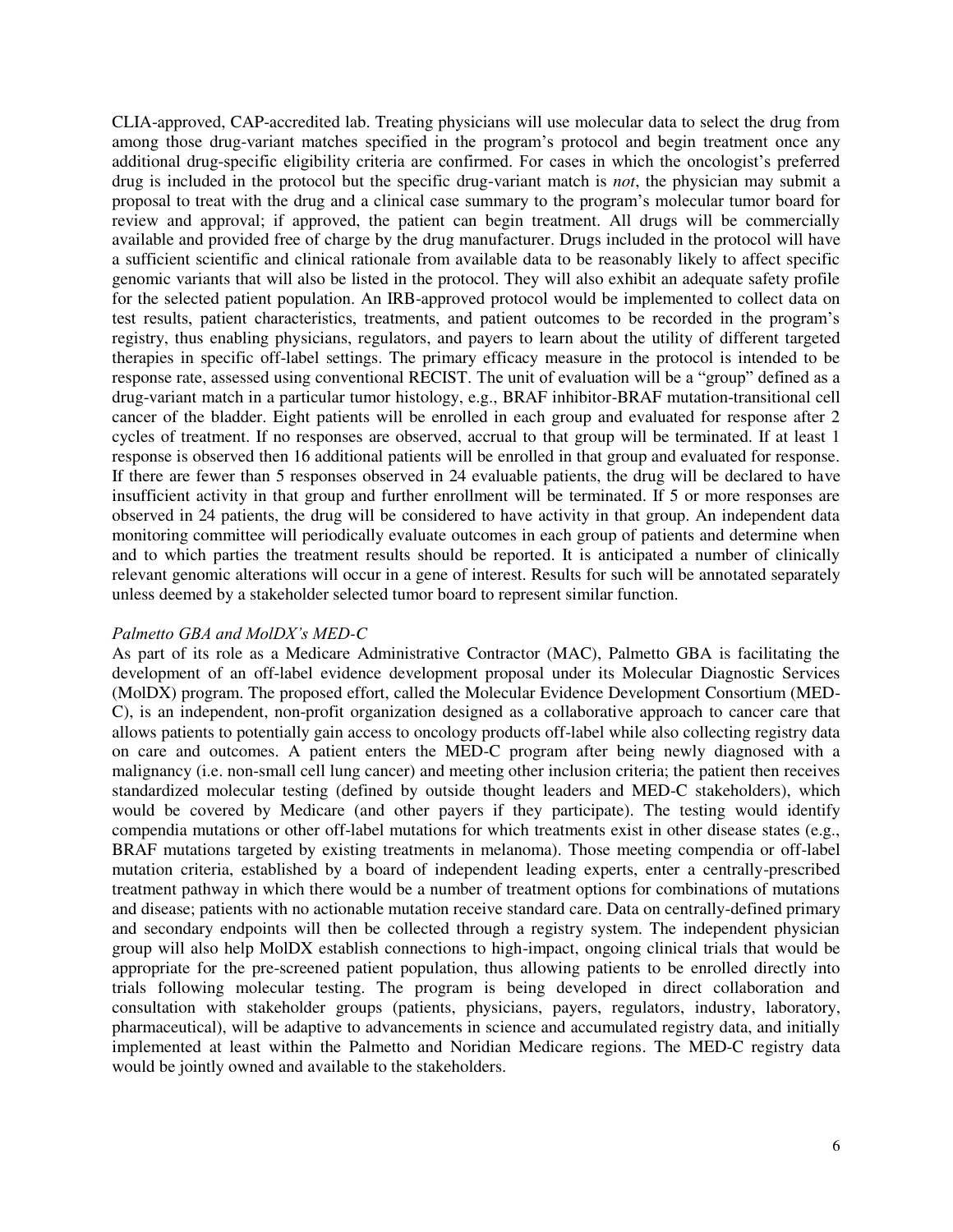# *Comparison between proposals*

|                                                                | <b>ASCO TAPUR</b>                                                                                                                                                                                    | <b>MED-C</b>                                                                                                                                                                                             |
|----------------------------------------------------------------|------------------------------------------------------------------------------------------------------------------------------------------------------------------------------------------------------|----------------------------------------------------------------------------------------------------------------------------------------------------------------------------------------------------------|
| <b>Target Population</b>                                       | Patients who have advanced-stage<br>cancer for which standard treatment<br>options are no longer available                                                                                           | Newly-diagnosed cancer patients in<br>defined clinical areas                                                                                                                                             |
| <b>Purpose</b>                                                 | Provide patients with more<br>treatment options and collect data<br>on patient outcomes following<br>treatment with commercially<br>available targeted agents selected<br>based on a genomic profile | Provide infrastructure and methods to<br>allow advanced molecular testing to be<br>introduced and to iteratively learn and<br>modify treatments to the progressive<br>unlocking or personalized medicine |
| Age                                                            | Adults 18 and older                                                                                                                                                                                  | $\geq$ 65 (Medicare); others if additional<br>payers participate                                                                                                                                         |
| <b>Eligible Tests</b>                                          | CLIA-approved, CAP accredited,<br>NYS accredited (for NY labs or<br>patients)<br>McKesson Z code identifier<br>assigned                                                                              | Stakeholder-defined "standardized"<br>molecular test                                                                                                                                                     |
| <b>Test Payment</b>                                            | Outside of registry                                                                                                                                                                                  | Medicare, potentially other payers                                                                                                                                                                       |
| <b>Drugs</b>                                                   | FDA approved for targeted cancer<br>indication                                                                                                                                                       | FDA approved for targeted cancer<br>indication                                                                                                                                                           |
| <b>Drug Payment</b>                                            | Drug company partners                                                                                                                                                                                | Medicare for disease-listed compendia,<br>Drug company partners for non-<br>compendia                                                                                                                    |
| <b>Referral to</b><br><b>Relevant Clinical</b><br><b>Trial</b> | Yes, if participation is possible                                                                                                                                                                    | Yes                                                                                                                                                                                                      |
| <b>Algorithm</b><br><b>Development</b>                         | Yes, rules-based matching in<br>protocol or molecular tumor board<br>analysis                                                                                                                        | Yes                                                                                                                                                                                                      |
| <b>Algorithm</b><br><b>Adaptation</b>                          | Yes, regular updates based on new<br>data and possibility for molecular<br>tumor board approval of match not<br>specified in the protocol                                                            | Yes                                                                                                                                                                                                      |
| Infrastructure<br><b>Support</b>                               | Yes                                                                                                                                                                                                  | Yes                                                                                                                                                                                                      |
| Data Monitoring,<br>Analysis and<br><b>Reporting</b>           | Yes, independent data monitoring<br>committee                                                                                                                                                        | Yes                                                                                                                                                                                                      |
| <b>Data Sharing</b>                                            | Yes, all stakeholders plus<br>submission for peer-reviewed<br>publication                                                                                                                            | Open to stakeholders                                                                                                                                                                                     |
| Anticipated<br><b>Launch Date</b>                              | Initial pilot at specified sites in Q2-<br>3 2015                                                                                                                                                    | Early pilot Q 3 2015                                                                                                                                                                                     |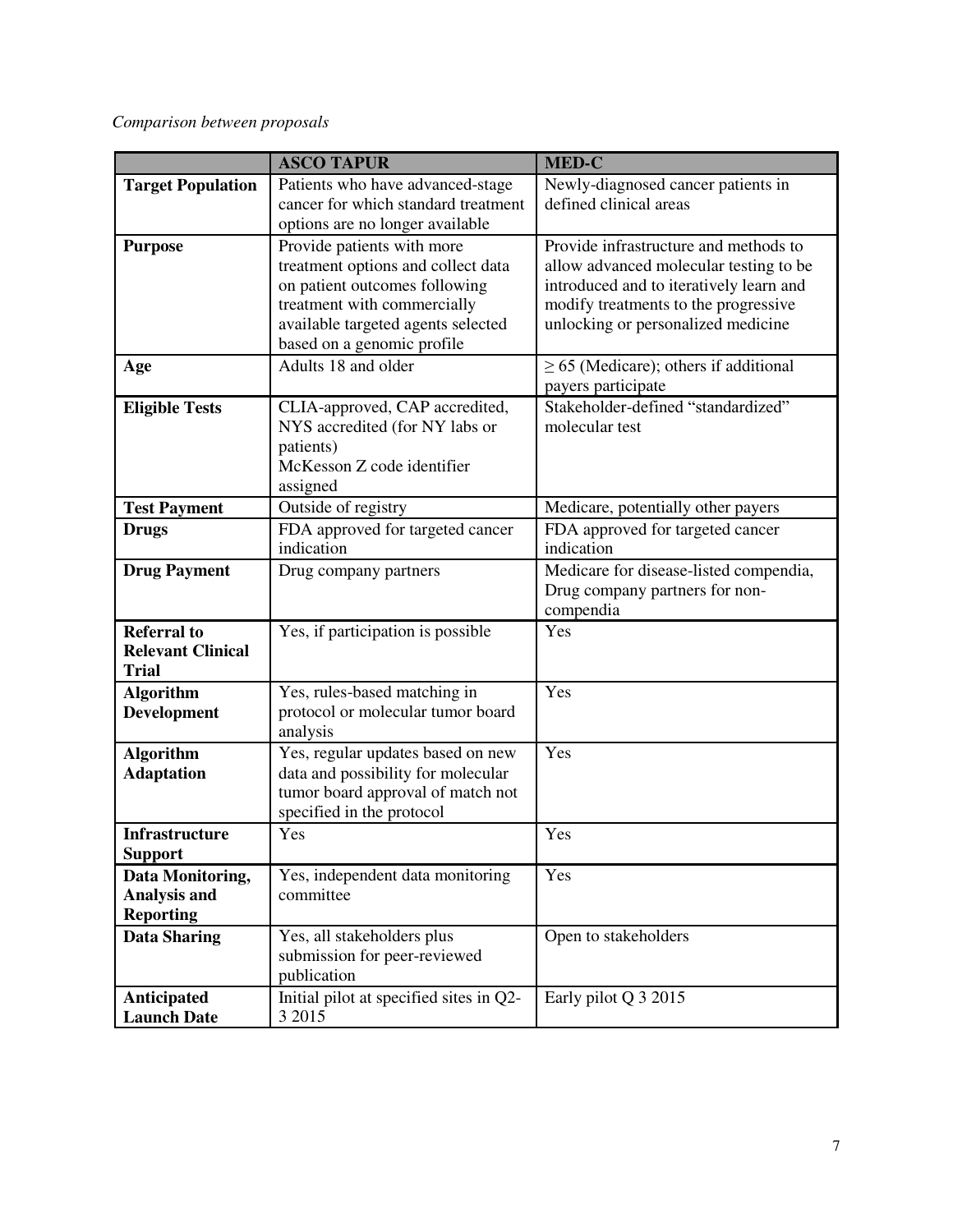## **Key Considerations for Evidence Development Efforts**

These two proposals, and the various ways in which they might enable multiple downstream applications of the evidence they generate, highlight a number of key considerations that should be addressed. The two proposals currently occupy slightly different points on the RWE-RCT spectrum, with the Palmetto proposal imposing more structure than ASCO's study. Where these and other proposals ultimately sit on that spectrum, the reliability and usefulness of the data generated, and the burden of data collection and implementation will all be informed and guided by how the challenges below are addressed. How these considerations are taken into account will also help to establish clear value-add for all stakeholders and increase the likelihood of a collaborative effort.

## *Drug Selection*

Off-label evidence development programs may wish to approach the issue of drug selection in two ways: to mimic real-world prescribing patterns as closely as possible and allow any treatment to be used, or to create a set list of drugs that more clearly delineate the treatment pathways open to physicians and patients. Through either approach, it must be plausible that the drug being used off-label is a medically viable option for the patient and it must exhibit an adequate safety profile for the selected patient population for it to be prescribed outside of its approved indication. If a proposed program pursues the latter approach, it should work collaboratively with representatives from multiple stakeholder groups to establish transparent, clearly-defined criteria justifying inclusion of drugs selected for a particular target. Programs with drug lists must also ensure that a sufficiently large and diverse number of drugs are contributed to the program given the large universe of potential genomic variants potentially present in enrolled patients.

There may be cases where a drug sponsor has ongoing clinical research development on an off-label indication that would have otherwise been part of an evidence development effort. In these instances, manufacturers may have concerns about providing access to the drugs for the off-label program. Off-label efforts should therefore work with sponsors to find ways in which their patients may be enrolled in ongoing clinical trials. Finding such synergies is an important part of reinforcing evidence collection at multiple stages of drug development and use. Widespread comprehensive testing should substantially increase available patients for both conventional clinical trials and the proposals outlined herein.

## *Diagnostic Test Selection*

Each effort will also need to decide how it intends to design and operationalize the diagnostic testing phase. Similar to the considerations that must be made around drugs used in the program, the diagnostic component can be left to the discretion of the oncologist and site-specific laboratory or more clearly predefined through a list of qualified tests. There are a number of key questions each program will need to address if establishing a list of approved diagnostics: Will the program require NGS or other types of molecular testing? If NGS tests only, should the program name specific NGS tests or be open to all types of tests? If specific NGS tests only, what criteria should be used to include/exclude tests? If the program is open to all types of tests, what additional data elements should be collected about the test in order to learn about the performance characteristics of the test? Will a new test be required at the time of patient entry into the program? Can samples be stored for retrospective testing?

This is not just an issue of deciding upon use of the same or multiple tests, but also of potentially requiring testing for a set of specific, pre-defined markers across whichever tests or platforms are sanctioned for the program*.* Again, this will come down to the specific aims and design of the off-label program and proposed registry.

The decisions surrounding which diagnostic tests to include within a program closely align with the RWE-RCT considerations in establishing which data elements to collect. On one end of the spectrum, an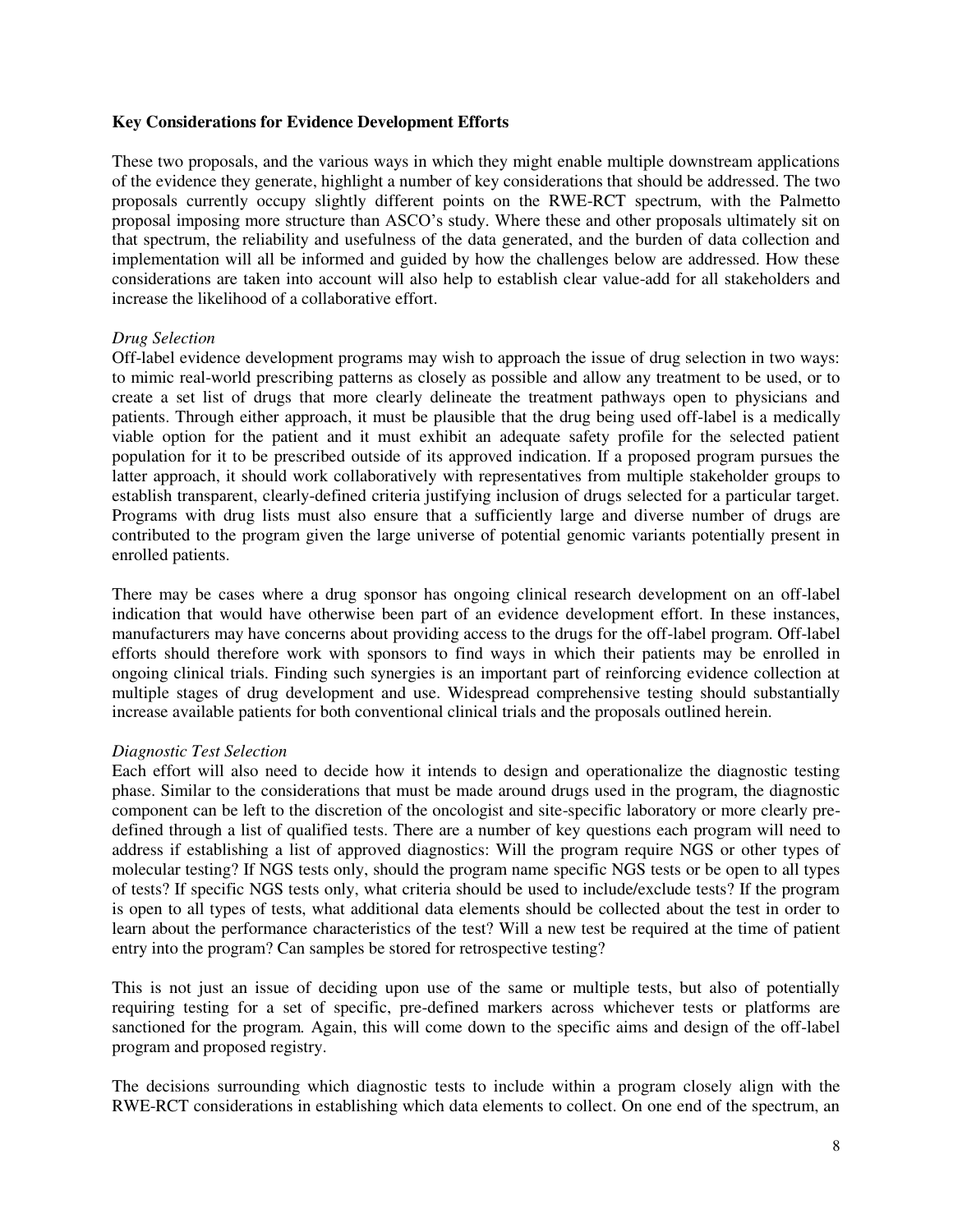open protocol that allows for all "home brew" LDTs and testing platforms more closely resembles real world practice – and has the added benefit of allowing for data collection on the diagnostics themselves*.*  On the other end is a protocol with a clearly defined list of tests deemed acceptable by the program – this requires more standardization, but has the added benefit of increased data quality and diagnostic rigor*.* 

# *Validity and Reproducibility of Diagnostic Tests*

The need to ensure the inter-laboratory reliability of test results and resultant treatment decisions will depend to a great extent on the objectives of the off-label program and the intended use of the data derived therefrom. The current standard is for CLIA to require only analytic validity for a test to go to market, so clinical validation will necessarily be a more rigorous process and may be outside the scope of some off-label programs. Using CLIA-certified labs will help to address some quality questions, but it will not provide a full readout on all of the quality parameters programs may wish to assess. For this reason, additional accreditations or mechanisms to ensure quality may be needed (e.g., CAP or NYS accreditation, MolDX TA process, etc.).

If results from inter-lab analyses lead to concern about a particular site or LDT, programs will also need to have in place a process through which diagnostic tests and results can be cross-checked or reevaluated. This may happen if certain results are seen with one type of test and not others or if a particular laboratory is suspected of consistently poor performance. If poor performing tests can be defined, they can be excluded from the program just as poor performing drugs might be excluded as data develop.

# *Data Elements and Data Quality*

Where off-label evidence development efforts fall on the RWE-RCT spectrum will determine the type, amount, complexity, source and verification of the data collected. These data must span many aspects of patient treatment and be obtainable without being overly burdensome on those involved in the care process. The decision-making for what data to collect should be informed by all stakeholder groups to ensure that the evidence is useful to all parties as it begins to accrue. In the absence of a randomized control group, increased emphasis on sound study designs and statistical methods for reducing bias (e.g., selection bias, confounding) will also be critical for maximizing the value and utility of the data collected.

Information collected on patients entered into the off-label program should include basic demographics (e.g., race, age, gender, BMI), the histological diagnosis and genomics data for the patient's malignancy, a list of prior therapies and best response data, and a description of patient comorbidities. Where possible, off-label evidence development systems could also provide a unique platform for collecting data on Patient Reported Outcomes (PROs), although the reason for doing so and the intended use of the PRO data should be clearly specified. This will require a program to define the specific PROs to collect and to establish a validated method for doing so. For a given tumor type, patient data on pre-specified, commonly-reported, disease-specific symptoms should then be routinely captured if such data will help inform clinical, regulatory, or reimbursement decisions or generate new hypotheses for future studies.

Data elements specific to the prescribed off-label treatment should include information on the drug regimen, number of cycles, dosing details, and the treatment's clinical outcomes including efficacy and safety. Programs will need to specify how endpoints are assessed for the latter (e.g., RECIST, CTCAE); for a given tumor type, efficacy of the off-label therapy would then be assessed at a pre-specified timepoint on the basis of endpoints and criteria relevant to that disease. Programs will need to collect information on treatment toxicity, which will require specifying a toxicity grading criteria like the National Cancer Institute's Common Terminology Criteria for Adverse Events (CTCAE).

The data elements that should be collected on the diagnostic test used to arrive at a treatment decision are especially challenging given that the great majority of diagnostic tests are non-FDA-approved. In recent years, there has been a proliferation of Laboratory Developed Tests (LDTs) that are laboratory-specific,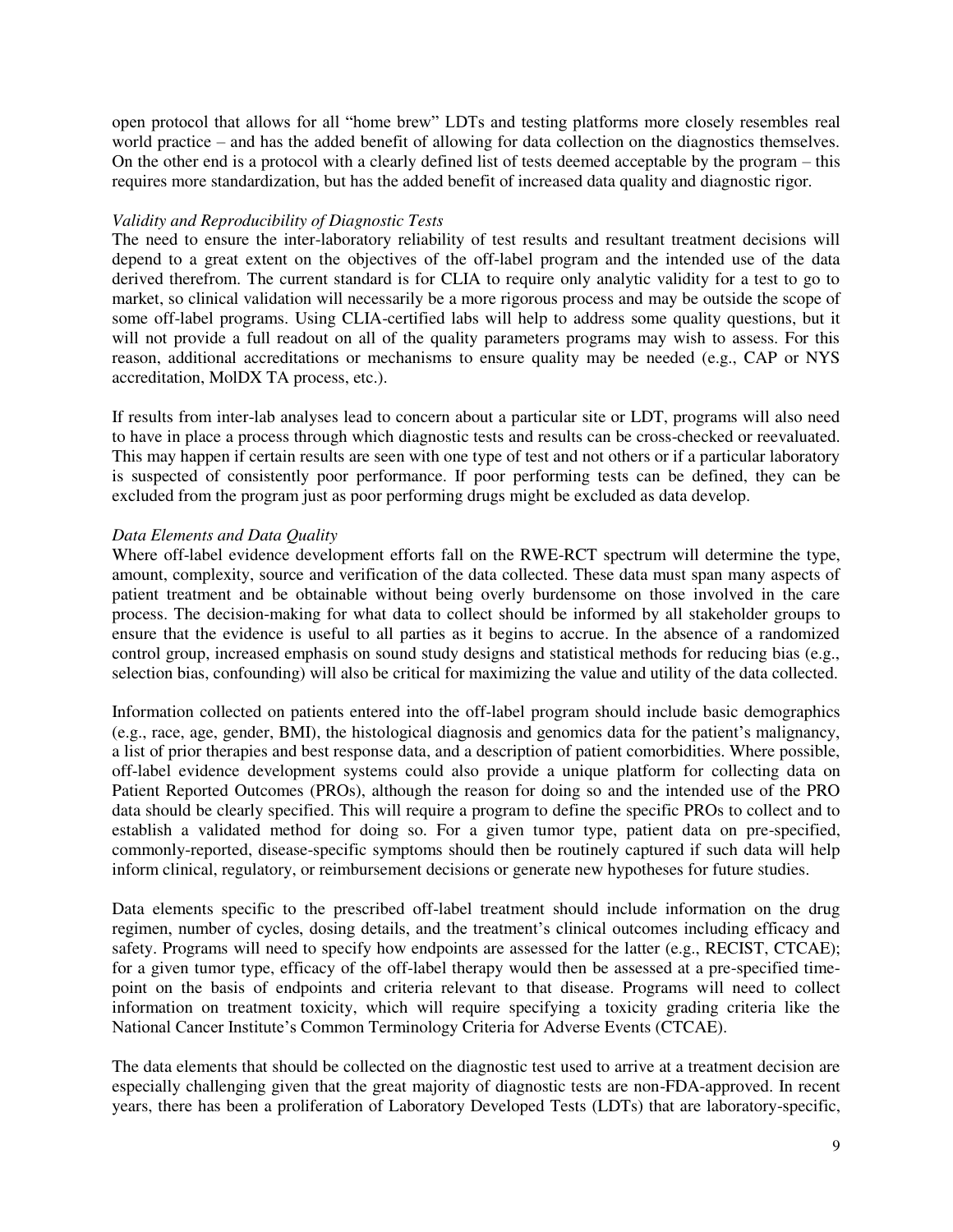raising potential issues surrounding the quality and comparability of the data. For these reasons, there are basic data elements that should be collected on each test used, including the reported results, the testing platform used, information on the completing laboratory and its CLIA certification, and details on the test protocol. The accessibility of information on the latter (e.g., reagents, order, timing, equipment) may prove a significant challenge, especially as these details are not generally available in laboratory reports as provided to an oncologist or care team. Indeed the laboratory results themselves present potentially significant logistical challenges depending on their form, content, and mode of delivery to physicians; as many reports are text-heavy, long-form, and paper-based, mining the documents for relevant information may prove difficult.

## *Payment Mechanisms*

Payment for off-label treatment and accompanying care is a critical issue and important hurdle for establishing an off-label evidence collection program. In the ASCO and Palmetto proposals, these two costs are tightly linked. In both proposals it is intended that the drugs are provided by partnering pharmaceutical companies (all drugs in ASCO's proposal; non-compendia drugs in Palmetto's) or covered by Medicare (on-compendia treatment in Palmetto's program). In the context of the ASCO program, access is being provided in an IND-exempt clinical trial, so the Affordable Care Act (ACA) provision would require regulated health plans and insurers to provide coverage of associated clinical care costs. Palmetto's program applies Medicare fee-for-service coverage and may be followed by other insurers. While this removes potential reimbursement issues by removing the treatment cost itself from the equation, it does highlight that drug manufacturers would need to be willing to participate. Other proposals may encounter further challenges to covering care costs if the drugs are not provided by the manufacturer and the care does not take place in the context of a clinical trial covered by the ACA. This is especially true if the off-label use is not limited to the uses found in approved compendia, as payer groups are reticent to cover such off-label, off-compendia treatment; payer contracts generally exclude therapies considered investigational or experimental.

Payment for the diagnostic testing, then, is a secondary but no less important payment challenge. Diagnostic tests are typically covered only for specified disease settings by the payer and are likely covered by the trial sponsor when a patient is enrolled in an RCT, but there may not be a clear path to reimbursement when these costs are in conjunction with an off-label program. Further complicating this picture are individual state regulations and Medicare policies specific to diagnostics, which must be deemed reasonable and necessary to be covered. While Medicare and private payers may pay for the diagnostics involved in both evidence development proposals, patients may still be responsible for copays. There could also be costs associated with testing and screening for disease progression that are not covered as part of the off-label care. Because of these factors, ensuring that patients are not burdened with high costs in order to participate in any proposed program is a key concern; as evidence is generated that links response to drugs hallmarked by common molecular genomic mechanisms, this will become less of a consideration.

## *Patient Engagement*

For any evidence development proposal, inclusion of the patient perspective and active engagement with patients and caregivers will be of paramount importance. At a fundamental level, patients will need to understand how access to the program and off-label treatment is provided and how costs of diagnostic testing and care are addressed. Proposed programs must develop clear education materials that help to convey this information, especially for use in typically underserved patient populations that might not have access to information on clinical trials. Every effort must also be made to provide patients with confidence in equitable access and coverage. This is especially true given the genomic profiling necessary to participate, as, depending on how genomic and diagnostic tests are covered, patient out-of-pocket expenses will be a determinant factor to access. Patients should be involved in the drug selection, diagnostics discussion, and considerations for what data to collect, as well as any governing bodies or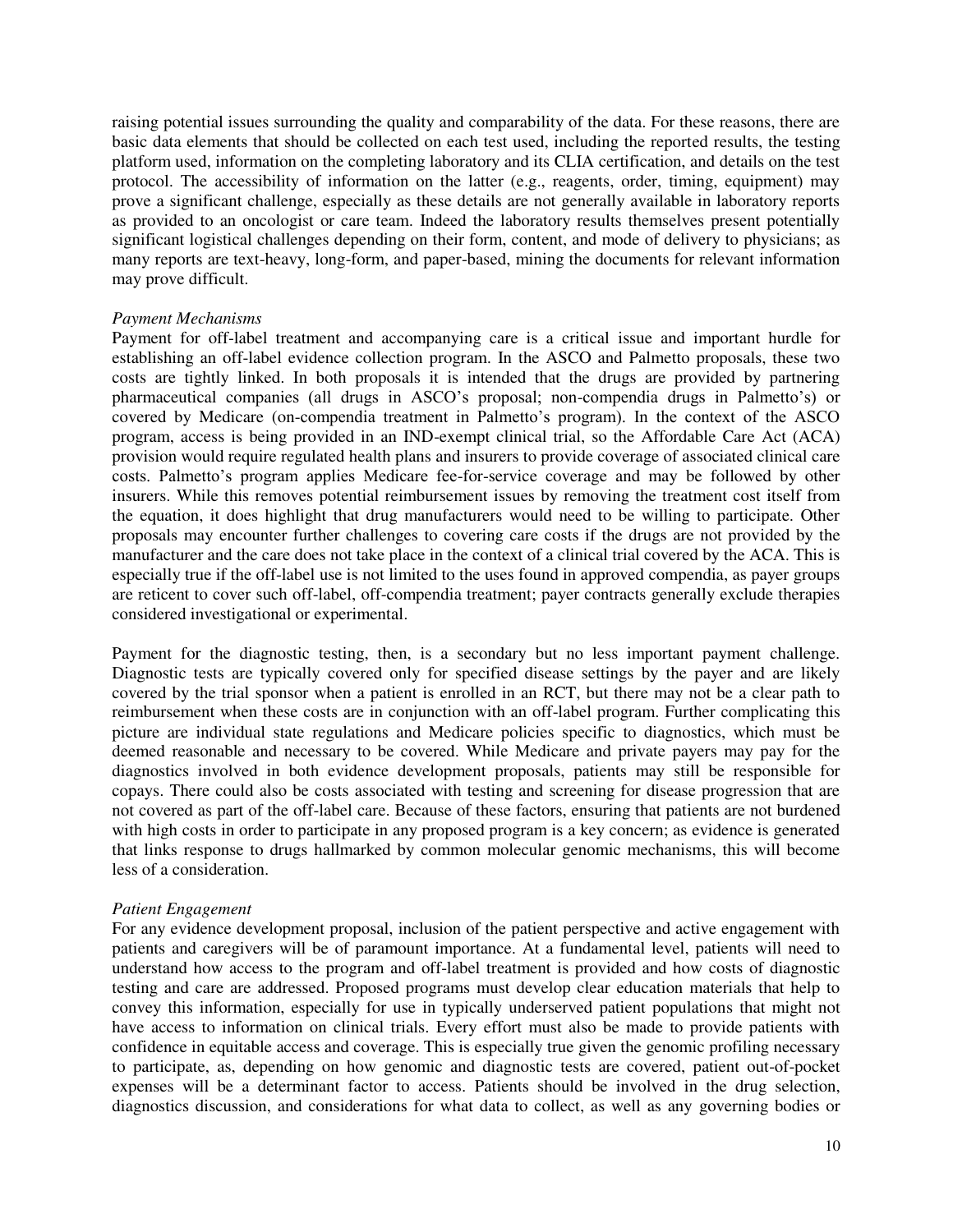committees overseeing program operations and data analysis. In order to successfully interface with patients and bring them into the fabric of the program, off-label efforts would do well to find synergy with organizations already actively engaging patient communities. There is great opportunity, for example, to learn from groups such as PatientsLikeMe which are setting a high bar for robust, patientgenerated data. In all, proposed programs need to make sure that they are *meaningful* for patients.

#### *Governance*

The governance of evidence development programs will likely require a number of standing bodies to be involved in overseeing operations. For example, a central group of expert stakeholders should be engaged in determining criteria for treatment, coverage, and patient inclusion in the program, as well as implementation and termination of specific treatment approaches. An independent board for approving day-to-day treatment decisions may also need to be established. This would most likely look and act like a tumor board – in which physicians and experts use test results and clinical evidence to aid an oncologist's recommendations on patient treatment – and should be transparent, multi-stakeholder, and separate from the program's governing structure. An Independent Review Board should also be utilized to approve the overall process, including a program's plans for data collection and use. The ASCO and Palmetto proposals include a variety of these committees for overseeing governance, drug selection, and physician treatment decisions. Specifically, the ASCO TAPUR study will be overseen by a multi-stakeholder steering committee that will assess the overall organization and progress of the study, a multi-disciplinary molecular tumor board to assess proposed drug-variant matches that are not explicitly permitted by the protocol and an independent data monitoring committee that will regularly review study outcomes and recommend release of study data when protocol-specified endpoints are met. Moving forward, program sponsors will need to clearly establish how participants in these review boards are chosen and how standards and practices are codified. They may also wish to identify already established bodies or groups that could aid in governance, streamlining the process.

## *Infrastructure*

Outside of considerations about the structure and function of the delivery of off-label care itself, there are a great many operational issues that these programs will need to address. Tackling challenges in common data models and interoperability between registry sites, for example, will enable the data to be pulled together seamlessly as it is collected. Exploring the potential use of distributed data networks may help alleviate challenges associated with centralized data collection, as well as potentially allow programs to make use of already established research infrastructure. Programs will also need to tackle issues around data governance: how will data be collected, maintained, and accessed? These are not insignificant challenges, and moving from the current status quo to a reliable program with robust data collection is likely to be an iterative process. Identifying ways in which off-label evidence development programs can harness existing and emerging data infrastructures may help improve data collection and reduce the costs of that collection in the future. For example, health plans and large health systems routinely participate in developing safety and effectiveness evidence on technologies used in their populations through programs like the FDA's Sentinel Initiative, PCORnet, and their own internal research programs. Identifying how these current practices and infrastructure can support off-label use registries would be worthwhile. Finally, infrastructure issues extend to potential coordination between programs to reduce competition, increase overall awareness, and allow for patient referral between programs.

## *Sustainability*

Finally, concerns around the costs of administration and data collection, and ultimately who will be paying for it, should be addressed as soon as possible in order for proposed programs to be viable in the long-term. Ideally, these efforts will enable contributions from all stakeholder groups to share the costs and benefits for successful operation. For example, creating a system in which insurers are willing to cover the cost of tests and routine care, industry helps to provide drugs, patients consent to provide personal data on an ongoing basis, and physicians have the least-burdensome-possible mechanism for